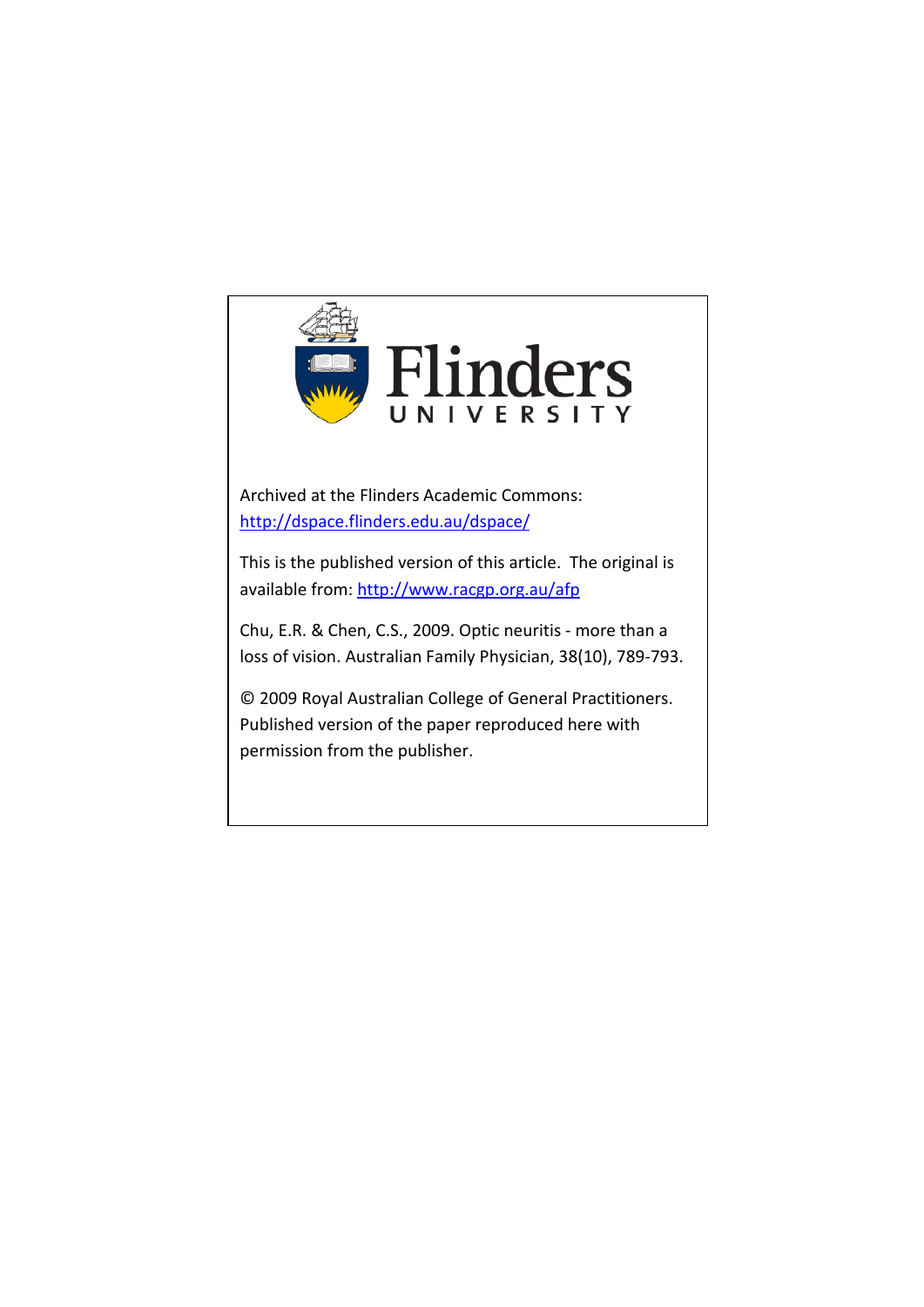

#### **Edward R Chu**

MBBS, is resident medical officer, Department of Ophthalmology, Flinders Medical Centre and Flinders University, South Australia.

# **Celia S Chen**

MBBS, MPHC, FRANZCO, is a consultant ophthalmologist and Senior Lecturer, Department of Ophthalmology, Flinders Medical Centre and Flinders University, South Australia. celia.chen@health.sa.gov.au

# **Optic neuritis**  More than a loss of vision

# **Background**

Optic neuritis is an acute inflammation of the optic nerve that results in painful loss of vision. Patients often present to a general practitioner, and early recognition is important as treatment may improve the speed of vision recovery.

#### **Objective**

This article provides information on the signs and symptoms of optic neuritis and discusses appropriate referral, investigations and management.

#### **Discussion**

Optic neuritis is the presenting symptom in up to one-fifth of people with multiple sclerosis. Diagnosis of optic neuritis is based on history and examination, therefore obtaining pertinent information and performing proper ophthalmic examination is essential. Prompt recognition and appropriate referral is important to facilitate investigations such as magnetic resonance imaging of the brain that can help predict risk in the development of multiple sclerosis.

**Optic neuritis (ON) is the presence of an acute inflammation of the optic nerve that results in painful loss of vision. It is the most commonly encountered optic neuropathy in general practice,1–4 and is often associated with multiple sclerosis (MS).3,4 Studies show that in about 15–20% of MS cases, ON was the presenting symptom and more than half of people with MS experience at least one episode of ON during their disease.5,6 The risk of developing MS can be stratified by appropriate imaging investigations at the diagnosis of ON. Therefore, early recognition is important to ensure timely referral, investigation and treatment; prompt treatment can hasten visual recovery.**

# **Epidemiology**

Annually, the incidence and prevalence of ON in the United States of America is five per 100 000 and 115 per 100 000 respectively.<sup>7</sup> There are no published Australian data. Caucasians, females and people living in higher latitudes are more likely to be affected. $8-11$  It commonly occurs between the ages of 15–49 years (mean age 30–35 years<sup>3</sup>).

In children, ON has a mean onset of  $9-12$  years;  $3,12$  commonly coincides with the peak incidence of viral infection; $3$  and has equal gender distribution.3

# **Aetiology**

Optic neuritis may be due to demyelination (associated with MS),2,3 infection, parainfection or autoimmune disease. In adults, demylinating causes are common, and idiopathic demyelinating ON is the commonest cause.

In adults, infectious causes are rare but include herpes zoster, Lyme disease, syphilis, tuberculosis, cat scratch disease, toxoplasmosis, toxocariasis, cytomegalovirus and fungi, adenovirus, measles, mumps or chicken pox.2,3 Parainfectious causes from sinus disease, vaccination and encephalitis have been reported. $1-3$ Autoimmune ON has been reported in systemic lupus erythematosus, Sjogren syndrome, ankylosing spondylitis, diabetes mellitus, temporal arteritis, and sarcoidosis.<sup>1-3</sup>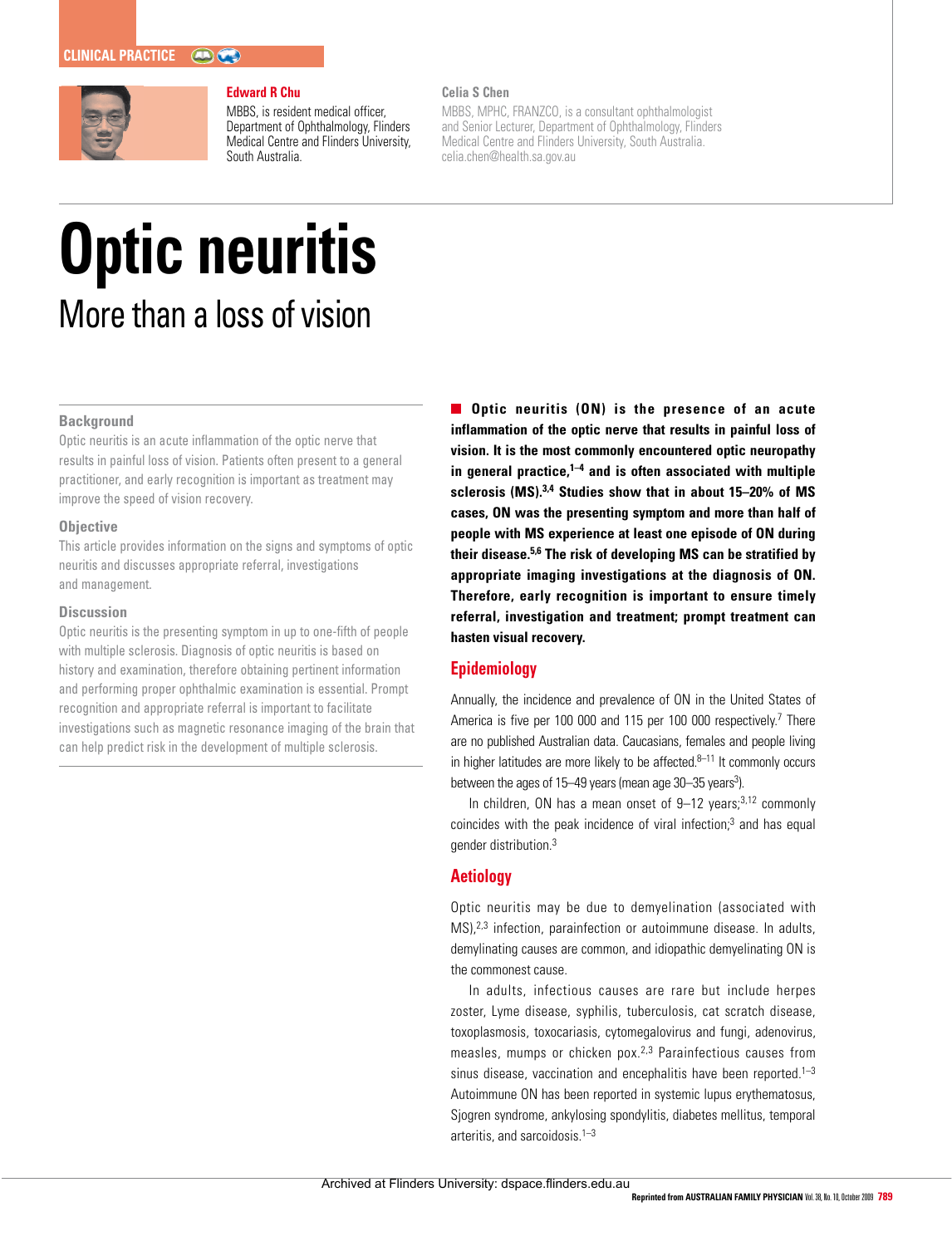In children, ON is commonly caused by infection such as adenovirus, measles, mumps and chickenpox, followed by parainfectious causes postvaccination.3

# **Pathology**

Inflammation of the optic nerve and it's lining results in inflammation of the extraocular recti muscles that surround the optic nerve. Recti muscle involvement results in ocular pain, especially with eye movements. Regardless of aetiology, inflammatory cells surround the optic nerve2 resulting in swelling and fragmentation of the nerve tissue.<sup>2</sup> Subsequently, these fragments are phagocytised by macrophages resulting in further degeneration of the nerve and the signs of optic nerve dysfunction.<sup>2</sup>

# **Clinical features**

History and examination are the basis of diagnosis.<sup>2-4</sup> Adult patients with ON often notice a unilateral decrease in vision.<sup>2-4</sup> Bilateral involvement can occur, but this is more common in children or in Asian populations and is referred to as 'optospinal MS'.<sup>3,4,9</sup> Colour vision is usually affected, with colours appearing 'washed out' (*Figure*) 1) before any decline of vision occurs. $4,11$  There is often orbital pain in or around the eye, $11$  which is typically described as 'dull', 'achy',

Figure 1. Normal colour vision (left). Red desaturation during an episode of ON (right) (red objects appear washed out)



Figure 2. A sample of an Ishihara pseudoisochromatic plate. The colour vision testing should be performed in good lighting and monocularly by covering one eye at a time. The eye with ON usually shows colour deficit resulting in abnormal response (eg. reporting a number 3 when it is a number 8 on the plate) or not being able to see the number on the plate



or 'boring'. A salient feature is increased pain with extraocular movement.11 Ocular pain can either precede or simultaneously occur with subacute unilateral visual loss, which can progress over several hours to days, peaking within 10 days.<sup>1-3</sup>

Proper ophthalmic examination is essential to determine whether a patient has ON. Clinical signs of optic nerve dysfunction are:

- decreased visual acuity (VA)
- • decreased colour vision
- • presence of relative afferent pupillary defect (RAPD)
- reduction in subiective brightness
- • visual field defect
- abnormal contrast sensitivity, and
- certain appearances of the optic nerve (swelling, peripapillary haemorrhage or pallor).

# **Visual acuity and colour vision**

In general practice, the signs of optic nerve dysfunction can be elicited from testing the VA using a Snellen chart, or an age dependent chart for children, to determine the degree of vision loss.1,3 Visual acuity in ON can range from 6/6 to no perception of light. Examination of colour vision is imperative and this can be detected with the use of a pseudo-isochromatic plates such as Ishihara plates (Figure 2). The most common pattern in ON is redgreen confusion.13

Relative afferent pupillary defect is the most important objective sign of unilateral ON and it is vital that this test is performed correctly (see the article 'Sudden loss of vision' in this issue). If a RAPD is not demonstrated, possibilities include bilateral simultaneous optic ON or previous contralateral eye ON.14,15

The Optic Neuritis Treatment Trial (ONTT) showed approximately 48% of patients with ON in one eye had evidence of optic neuropathy in the contralateral eye.<sup>16</sup> In children, ON is quite often bilateral and simultaneous.

Subjective decrease in brightness is another indicator of optic nerve dysfunction. This can be performed by shining a light source in each eye separately, and then asking the patient if the light appears equally bright. The light will appear less bright in the affected eye.

#### **Field defects**

In the general practice setting, visual field defect can be elicited with a red pin to compare blind spots between the examiner and the patient. Diffuse visual field defects may not be elicited using direct confrontation and may only be detected by ophthalmologist directed automated perimetry (Figure 3).

# **Fundoscopy**

Anterior ON involves the optic nerve head and occurs in about 35% of patients. With the use of a direct ophthalmoscope, optic nerve swelling or papillitis can be seen (*Figure 4*).<sup>8,11</sup> Sometimes, peripapillary haemorrhage or retinal exudate are also seen. The presence of papillitis, peripapillary haemorrhage and retinal exudate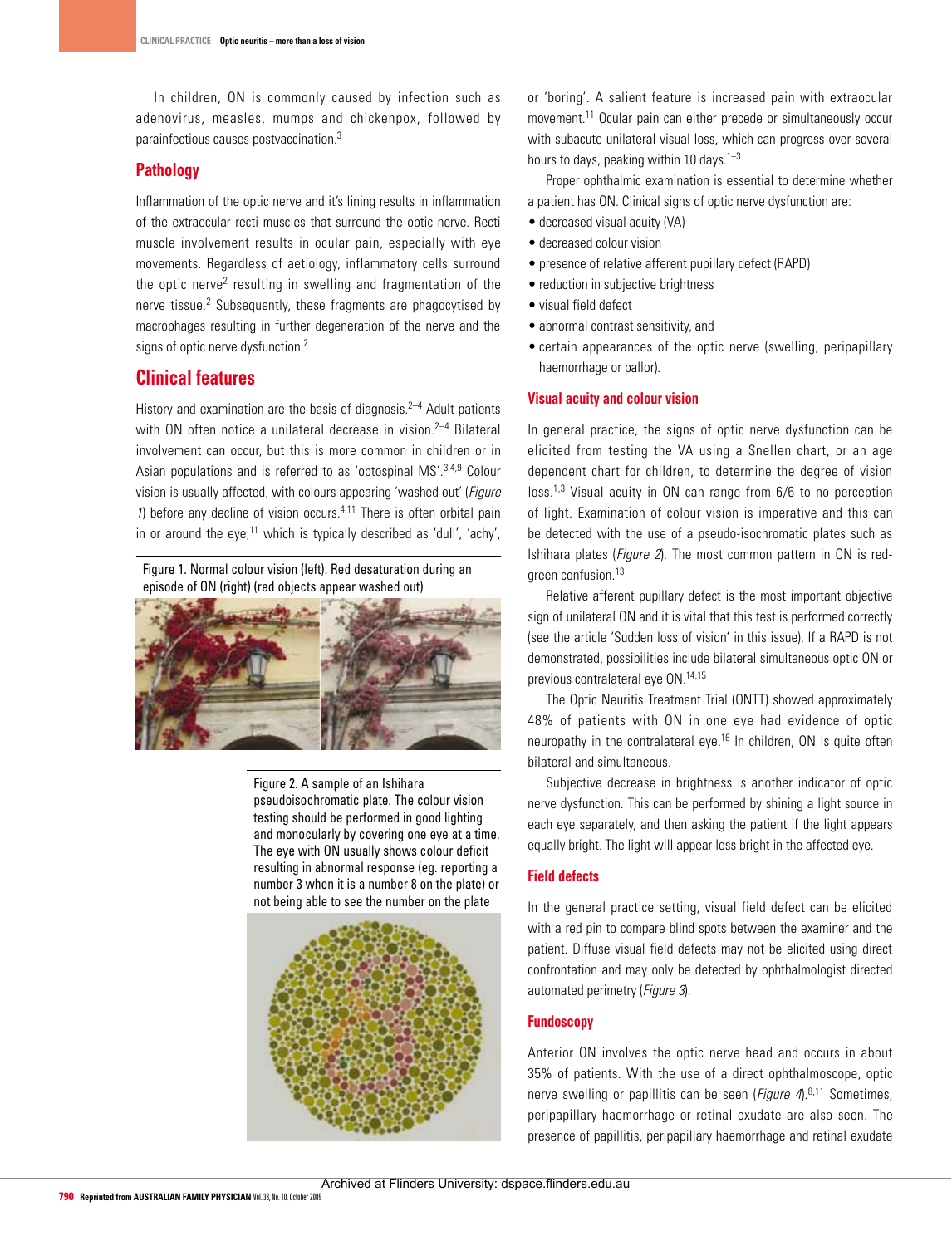with a normal MRI brain decrease the risk of developing MS.<sup>17,18</sup>

Retrobulbar ON, where the inflammation occurs behind the optic nerve head, is more typical of idiopathic demyelinating disease and occurs in two-thirds of cases  $8,11$  In retrobulbar ON the optic nerve looks normal but may develop pallor after 8 weeks from the onset of ON (*Figure 5*). A young female with vision loss, pain with eye movements and a normal looking optic nerve is likely to have retrobulbar ON.

# **Racial variants**

There are racial variants in ON presentation that are important to note. A Singapore study demonstrated that ocular pain is less common in Asians compared to caucasians, while papillitis and disc haemorrhages are more common in Asians.<sup>19</sup> Furthermore, African Americans were noted to have significant decreased VA at onset and after 1 year following a single initial episode of ON compared to caucasians within the same study group.20

#### **Children**

The presentation of ON in children is different to that seen in adults. Bilateral disease (simultaneous or sequential) $3,9$  is more common and visual loss is often profound. A history of viral illness 2 weeks before ocular features and recent vaccination is important.3,13 The most common visual field deficit in children is central scotoma.3,13 Other visual field defects include generalised constriction and altitudinal defects.3,13

# **Investigations**

The diagnosis of ON is largely based on clinical features – investigation confirms the diagnosis and helps determine pathogenesis.

# **Brain MRI**

A noncontrast MRI is the most important baseline investigation

Figure 3. Automated perimetry grey scale showing a) a normal right visual field at baseline. The right blind spot's inferior and temporal boarders are noted by the black arrows; b) the right visual field of the same person during acute episode of ON showing an inferior arcuate scotoma (area seen as black areas in the grey scale). The blind spot (original inferior margin denoted by a white arrowhead) has enlarged inferiorly and nasally



Figure 4. Papillitis with peripapillary haemorrhage (arrows) surrounding the optic nerve of the right eye during an acute episode of ON



Figure 5. a) In retrobulbar ON the appearance of the optic nerve is normal at onset; b) Optic nerve pallor (arrows) is usually seen 8 weeks after the episode of retrobulbar ON with the neuroretinal rim losing the orange appearance and appearing pale



to help predict the risk of developing clinically definite MS.<sup>17,18</sup> The cumulative probability of developing MS by 15 years after the onset of ON is 50% (95% confidence interval, 44–56%). This risk increased to 72% in patients with one or more lesions on MRI.<sup>17</sup> The characteristic demyelinating lesions are 3 mm or more in diameter, ovoid, located in periventricular areas of the white matter, and radiate toward the ventricular spaces (Figure  $6$ ).<sup>4</sup> Retrobulbar ON is best seen on a T1 weighted gadolinium enhanced MRI of the orbit, seen as a hyperintense signal of the optic nerve.

Diagnostic criteria of MS were updated in 2001 with the McDonald criteria taking into account the advances in MRI imaging.<sup>21</sup> The McDonald criteria classifies a person as having MS when there are clinical features of two or more attacks and two or more objective clinical lesions on MRI.

In children, the relationship between MRI lesions and MS is less definite. However, recent studies have demonstrated that the presence of one or more white matter lesions on baseline MRI brain increases the risk of MS.12,22

# **Lumbar puncture**

Lumbar puncture is now used less commonly and is controversial,<sup>1</sup> but cerebrospinal fluid (CSF) examination is useful in patients with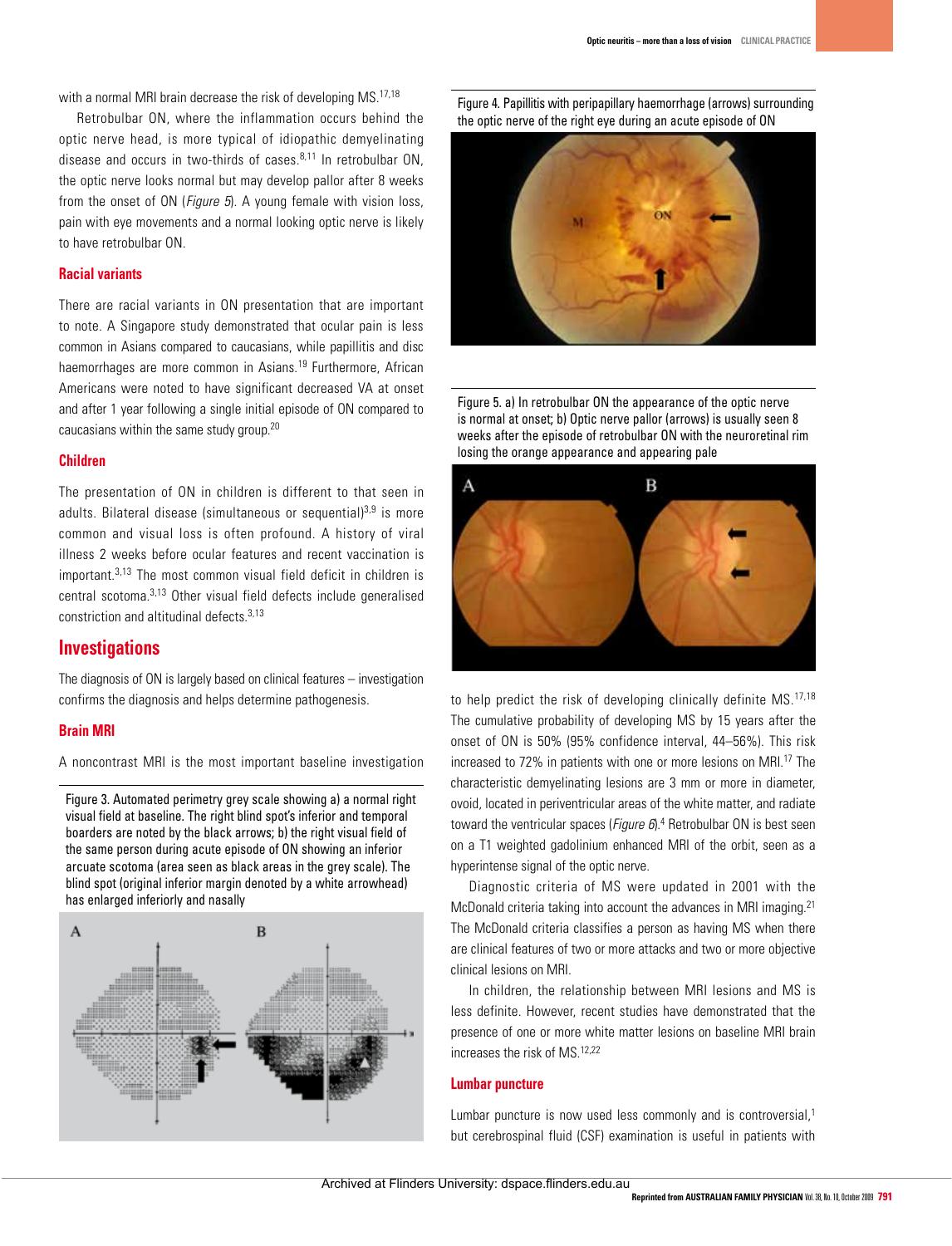normal or atypical MRI brain.<sup>4,11</sup> Oligoclonal bands are present in 69% of patients with ON.4 The risk of MS within 5 years in patients with oligoclonal bands is 65% in contrast to 10% in patients without oligoclonal bands with a normal MRI brain.4

#### **Visual evoked potential**

Visual evoked potential (VEP) may be helpful when diagnosis is uncertain.4 Patients with ON or MS will have a delay in latency with preserved waveforms in conventional VEP.23,24 Multifocal VEP is more refined and has been shown to help predict progression of MS when a delay in latency is present but is not widely available.<sup>23</sup>

# **Other investigations**

In typical cases blood tests are not useful. $3,8$  However, in atypical cases such as in patients over 50 years of age, in males, or in nondemyelinating forms of ON, further workup is required.3 Immunocompromised individuals require a septic workup including blood and CSF for serological and microbiological analysis. If autoimmune causes are suspected, inflammatory markers such as antinuclear antibody, extractable nuclear antigen, and other appropriate markers should be obtained with subsequent referral to a rheumatologist. Chest X-ray is useful in suspected sarcoidosis.<sup>1,3</sup>

# **Management**

There are two objectives in the management of demyelinating ON: hasten visual recovery and reduce the risk of developing systemic MS. In acute ON, visual function generally spontaneously improves over weeks, and 95% of patients return to visual acuity of at least 6/12 within 12 months.<sup>25</sup>

The recommended treatment for acute demyelinating ON is intravenous methylprednisolone which speeds recovery but does not affect the long term visual outcome.<sup>1,8,10</sup> High dose intravenous methylprednisolone of 1 g/day in a single or divided doses (250 mg four times per day) for 3 days is the mainstay of treatment, $25$  often

Figure 6. MRI brain. a) Sagittal T1 weighted imaging showing multiple paraventricular lesions radiating from the ventricle. These lesions are commonly described as 'Dawson finger'; b) Axial T1 weighted imaging through the lateral ventricle showing multiple characteristic hyperintense lesions located in paraventricular and juxtacortical distribution



followed by a tapering oral steroid course.<sup>11</sup> Oral steroids alone are not recommended as studies have shown it resulted in a higher recurrence of ON in the same or fellow eye at the 10 year mark.<sup>10,11</sup>

In autoimmune causes of ON, steroids are the mainstay of treatment. If infectious causes are suspected, steroids should be withheld until appropriate antimicrobial agents are instituted.

There are no set quidelines for treatment of ON in children. Several studies recommended the use of intravenous methylprednisolone (10–30 mg/kg/day for 3–5 days) to treat vision loss.3,13,22

Several large, randomised controlled trials demonstrate that an immunomodulator reduces the development of MS after ON.4,26–29 In Australia, the approved use of immunomodulators is restricted to ambulatory patients with specifically defined relapsingremitting MS.29 However, immunomodulators may be available on compassionate grounds in selected patients and referral of these patients to a neurologist or neuro-ophthalmologist for consultation and management is warranted.

# **Summary of important points**

- Demyelinating optic neuritis may be related to MS.
- • Diagnosis is largely based on history and physical examination.
- Patients often present with vision loss and discomfort around the eye that is aggravated by eye movement.
- • Clinical signs include decreased visual acuity, decreased colour vision, presence of RAPD, decreased subjective brightness and visual field abnormality. Appearance of the optic nerve head can either be swollen (papillitis) or normal.
- The characteristic white matter lesion on MRI brain is the most important predictor in the development of MS.
- Early recognition of ON is essential for prompt referral to an ophthalmologist.
- Treatment for the acute episode of ON with IV methylprednisone followed by oral prednisolone hastens the rate of vision recovery.

Conflict of interest: none declared.

#### **References**

- 1. Foroozan R, Buono LM, Savino PJ, Sergott RC. Acute demyelinating optic neuritis. Curr Opin Ophthalmol 2002;13:375–80.
- 2. Germann CA, Baumann MR, Hamzavi S. Ophthalmic diagnoses in the ED: Optic neuritis. Am J Emerg Med 2007;25:834–7.
- 3. Boomer JA, Siatkowski M. Optic neuritis in adults and children. Semin Ophthalmol 2003;18:174–80.
- 4. BalcerLJ. Optic neuritis. N Engl J Med 2006;354:1273–80.
- 5. Confavreux C, Vukusic S, Moreau T, et al. Relapses and progression of disability in mulitiple sclerosis. N Engl J Med 2000;343:1430–8.
- 6. Arnold AC. Evolving management of optic neuritis and multiple sclerosis. Am J Ophthalmol 2005;139:1101–8.
- 7. Rodriguez M, Siva A, Cross SA, et al. Optic neuritis: A population-based study in Olmsted County, Minnesota. Neurology 1995;45:244–50.
- 8. Murphy MA. Clinical update on optic neuritis and multiple sclerosis. Med Health R I 2008;91:57–9.
- 9. Hickman SJ, Dalton CM, Miller DH, Plant GT. Management of acute optic neuritis. Lancet 2002;360:1953–62.
- 10. Beck RW, Cleary PA, Trobe JD, et al. The effect of corticosteroids for acute optic neuritis on the subsequent development of multiple sclerosis. The Optic Neuritis Study Group. N Engl J Med1993;329:1764–9.
- 0sborne BJ, Volpe NJ. Optic neuritis and risk of MS: Differential diagnosis and management. Cleve Clin J Med 2009;76:181–90.